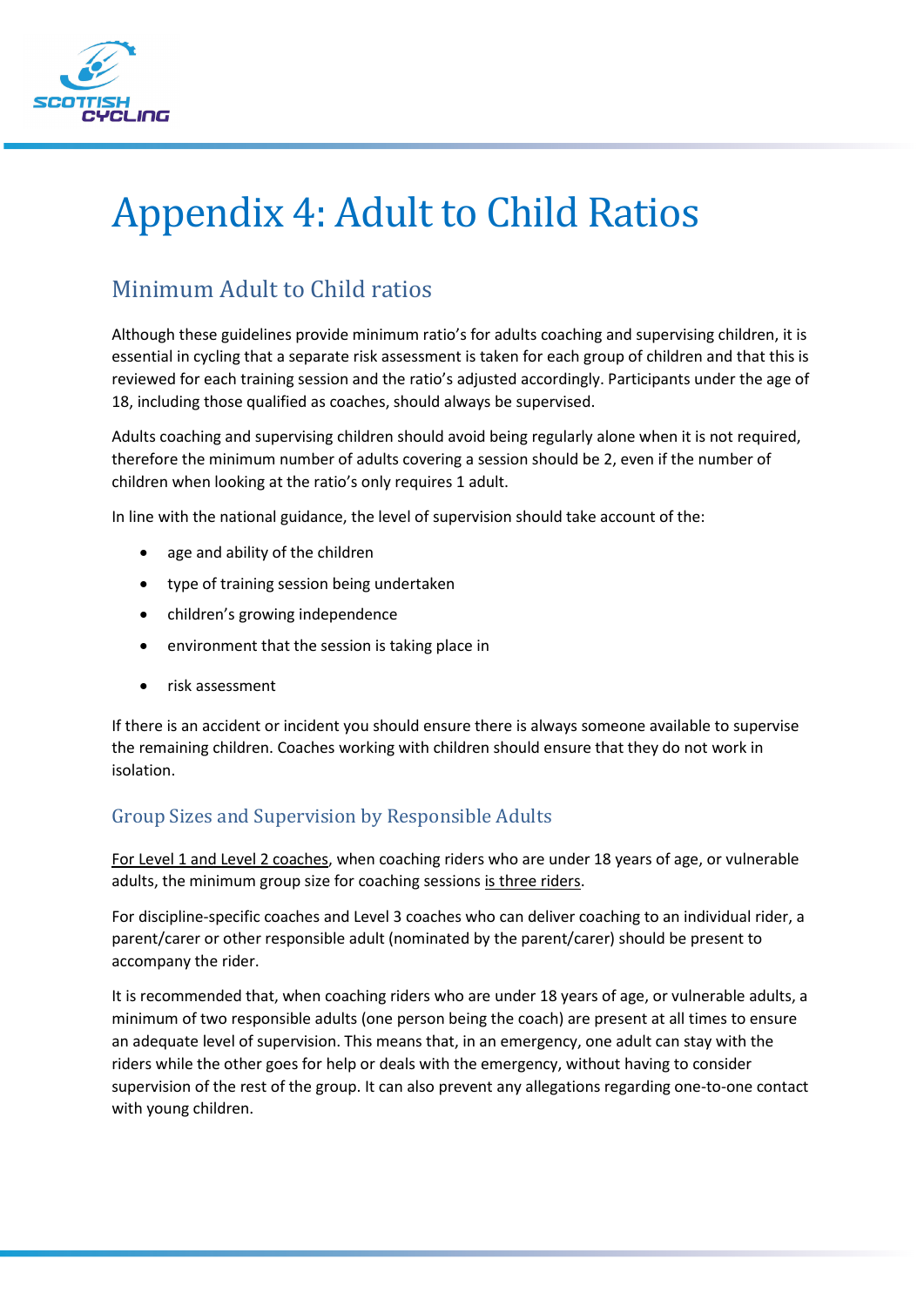

### Group Sizes

The group sizes provide a minimum and maximum group size to ensure a safe coaching session. Coaches should be aware that the maximum group size may not be appropriate for all coaching situations, depending on the riders' ability. This should be considered as part of the coaches risk assessment when session planning, to identify appropriate rider numbers to promote session safety. Coaches should only work with the number of riders with which they feel confident and competent.

The group size should be sufficient to enable meaningful coaching input to be given to all riders in the session. For example, younger children and beginners may require extra supervision. Generally, it is expected that beginner and less experienced riders will require a smaller group size, while a higher group size (up to the stated maximum) would be appropriate for more experienced riders.

Group sizes may not be exceeded; however, in some coaching environments, the maximum group size can be increased with additional coaching support. Where this is possible, details are outlined in the specific coaching remit sections. Where this is not possible, additional coaches may operate discrete coaching activities in a suitably separated (eg cordoned-off) area.

# Additional Personnel

Consideration should be given to whether additional personnel are required to ensure safe running of the session. Anyone enlisted to help should be suitably qualified for the role and tasks they are required to undertake. Additional personnel may be required if:

- young riders will be out of sight for short
- rider numbers may exceed the Group Size or what is considered to be a safe number of riders to coach according to the risk assessment.

#### Level 1 Coach

Level 1 coaches must operate within the following group sizes:

- a minimum of three riders in a session
- a maximum of 15 riders in a session

The maximum group size within one coaching area must not exceed 15 riders, even if there is more than one Level 1 coach present.

#### Level 2 Coach

Level 2 coaches must operate within the following group sizes:

- a minimum of three riders in a session
- a maximum of 20 riders in a session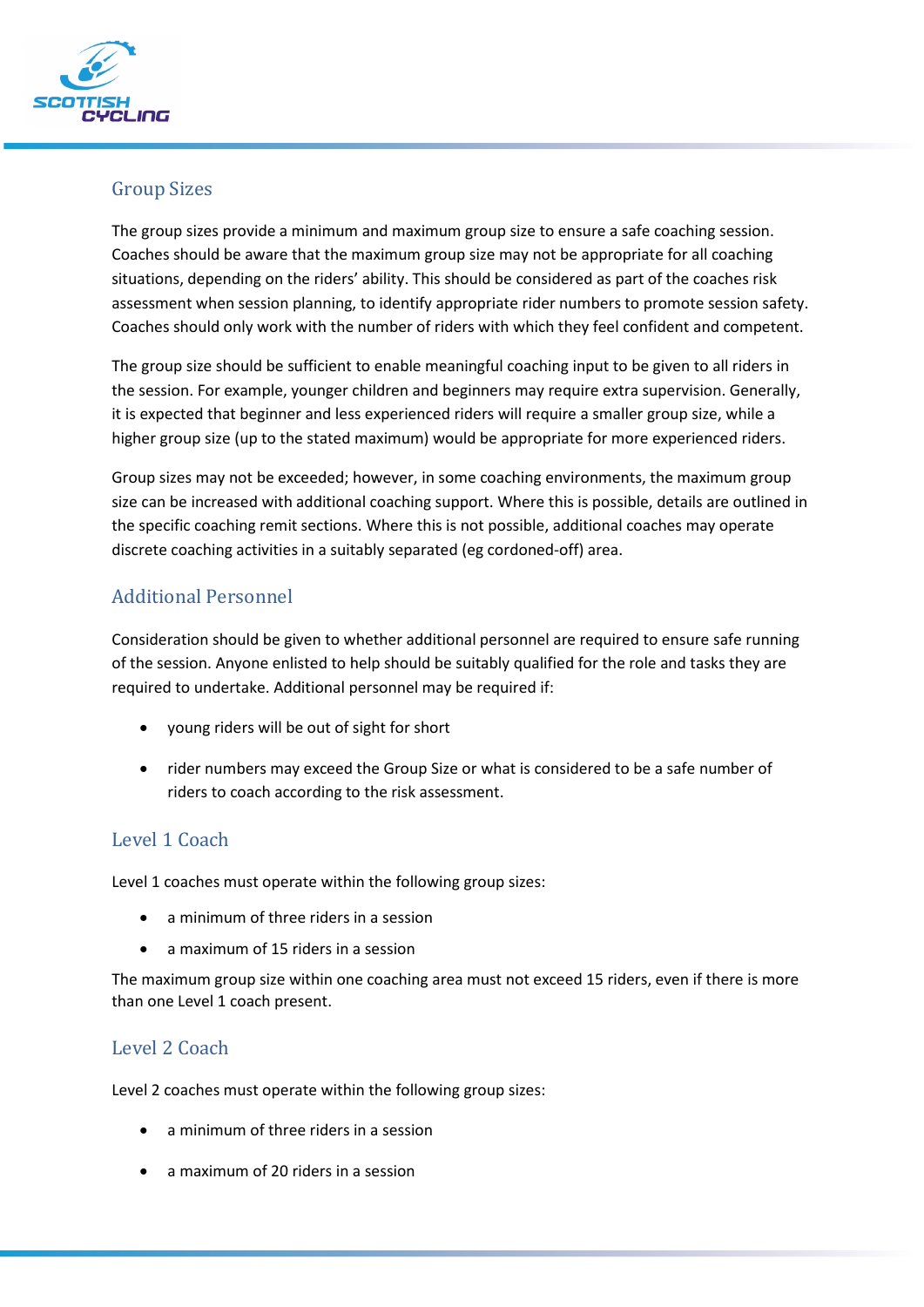

The maximum group size must not exceed 20 riders, even if there is more than one Level 2 coach present. Multiple groups, each with their own coach can share facility usage dependent on the risk assessment outcomes and coaching area size.

Pump and BMX tracks – group size should not exceed 10 riders. The size of the group planned for should be based on the technical and physical abilities of the riders and their prior experience.

# Level 2 Coach – Discipline Specific

#### BMX: Level 2 Coach

The following group sizes apply to the BMX coaching environment, where one trained BMX coach is present:

- a minimum of one rider in a session
- a maximum of 16 riders in a session

General on-the-track activities to develop group riding skills can include rider numbers up to the maximum ratio but they must be appropriate for the riders' experience and skill level. For racespecific activities performed on the track, including race starts, no more than eight riders can ride in the same straight at any one time.

The maximum group size must not exceed the 16 riders. Where there is more than one qualified BMX coach present, a different section of the track can be used to coach an additional group in a separate activity.

#### Cycle Speedway: Level 2 Coach

The following group sizes apply to the cycle speedway coaching environment, where one trained cycle speedway coach is present:

- a minimum of one rider in a session
- a maximum of 20 riders in a session

Track width, track length and rider ability will influence the maximum number of riders that can be coached safely on the track at any one time. As a general rule, each rider should have approximately one metre's width of track when lined up side by side on the start grid. For example, if using a 7mwide track, seven riders would be a safe limit per group.

It is generally expected that beginner and less experienced riders will require more room on the track and, therefore, a smaller group size is more appropriate.

#### Cyclo-Cross: Level 2 Coach

The following group sizes apply to the cyclo-cross coaching environment, where one trained cyclocross coach is present: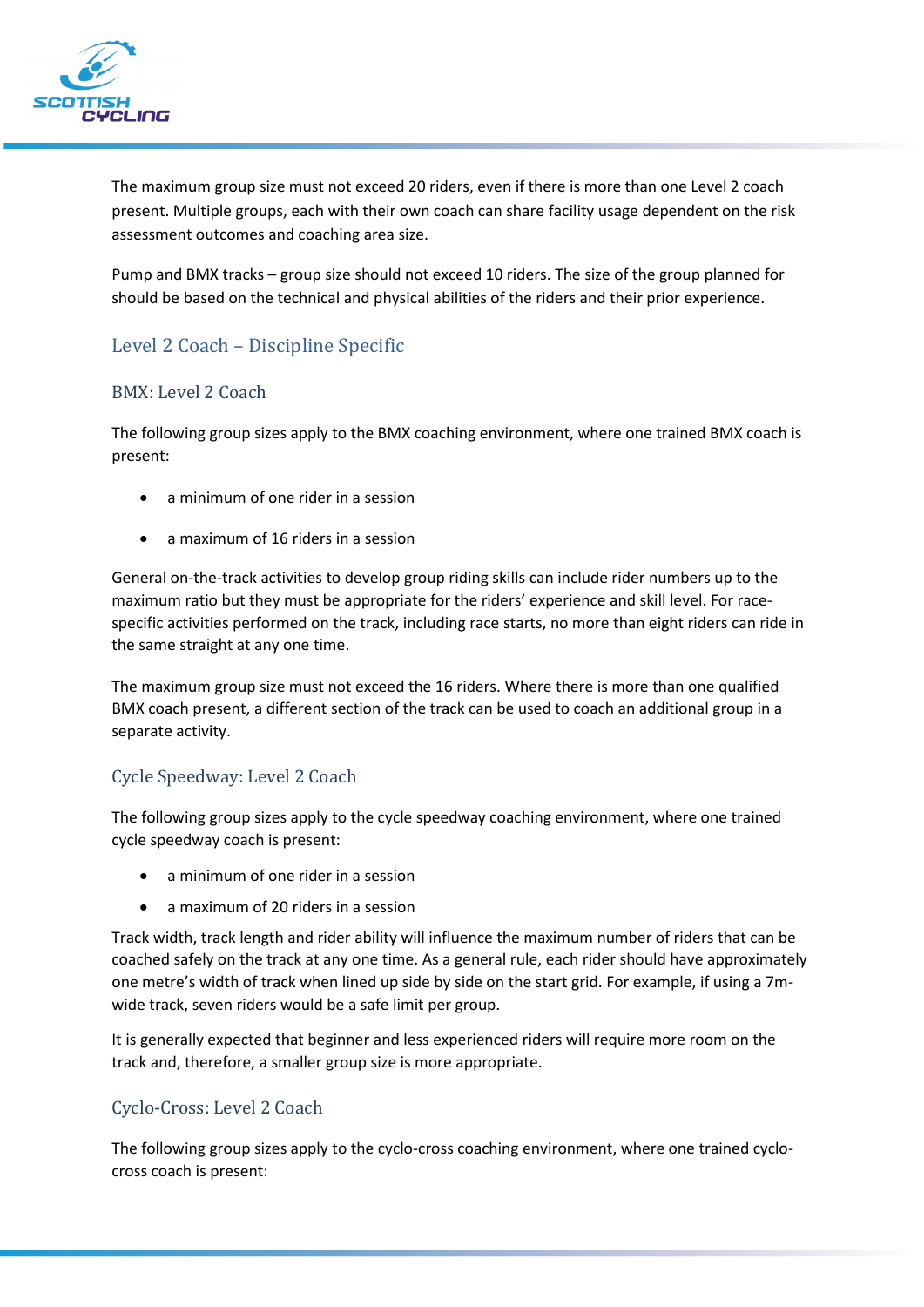

- a minimum of one rider in a session
- a maximum of 20 riders in a session

Where two or more cyclo-cross coaches are delivering a session:

• A maximum group size of 30 riders participating in an activity is permitted.

#### Mountain Bike: Level 2 and Level 3 Coaches

The following Group Sizes apply to the mountain bike coaching environment, where one trained mountain bike coach is present:

- a minimum of one rider in a session
- a maximum of eight riders in a session

The maximum group size for one coach (1:8) applies to all the coaching areas except for nontechnical (i.e. Level 1 and Level 2) type coaching areas. Mountain bike core techniques can be developed effectively in non-technical coaching areas. For such sessions the group size can increase to one coach to 16 riders.

Note that the MTB group size is lower than for Level 2 coaches in the equivalent area due to the increased emphasis required on technique analysis and rider feedback in the MTB environment.

#### Road and Time Trial: Level 2 and Level 3 Coaches

The following group sizes apply to the road environment, where one trained road and time trial coach is present:

- a minimum of one rider in one activity
- a maximum of 20 riders in one activity

Where two or more road coaches are present:

• A maximum of 30 riders in one activity

Group sizes per activity should not exceed the above guidance, however, with the appropriate number of British Cycling-trained road coaches present more riders are able to participate in the event/session without exceeding the group size limits, so long as these are run as separate coaching activities and supported by the relevant number of coaches for that group size.

Factors to consider are:

- the size of the area/venue
- number of coaches available/present
- number of riders attending and their ability
- the planned activities
- outcomes of the risk assessment and venue operating procedures.